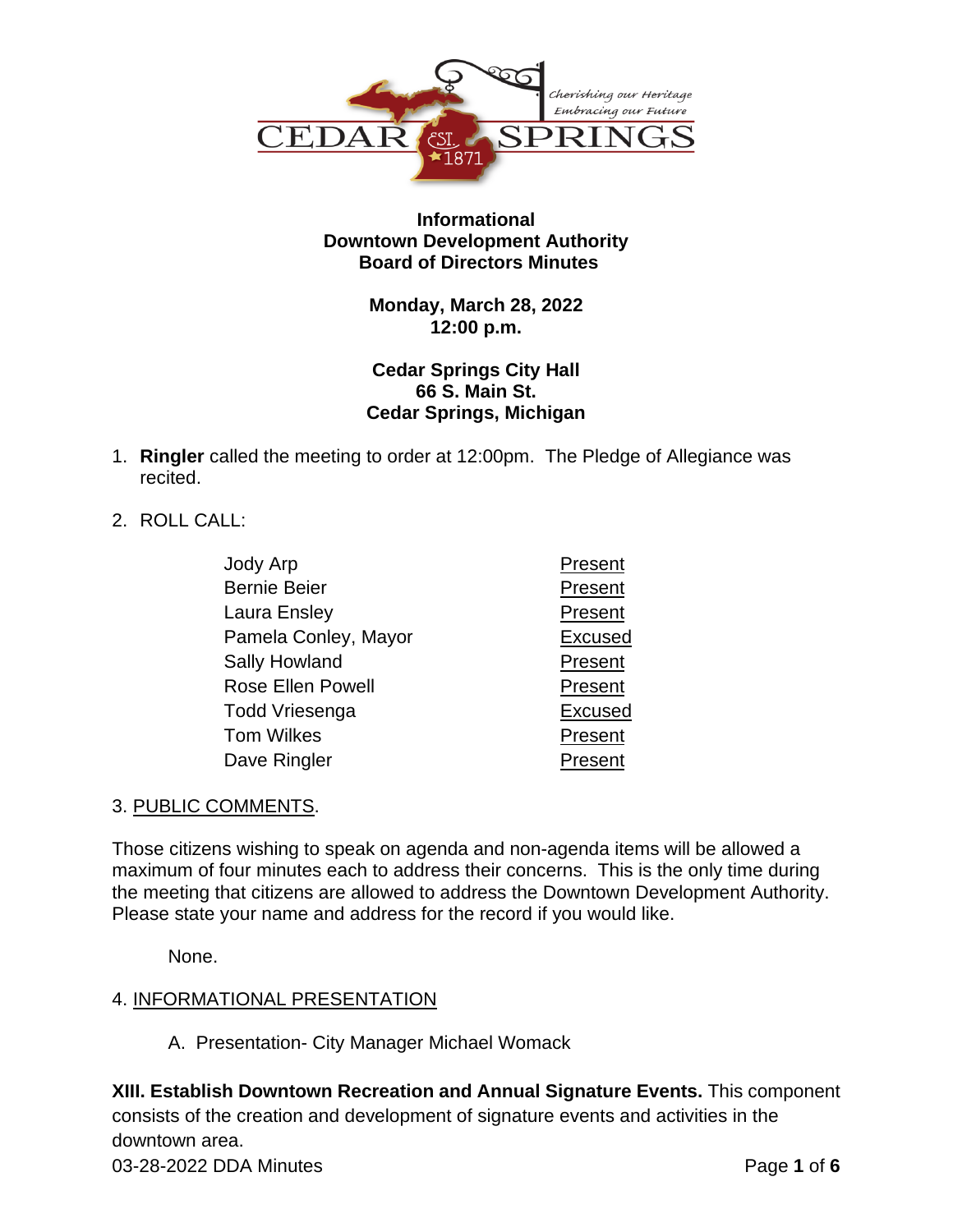• Promotion of business and the downtown core through festivals and events.

• Creation and maintenance of recreation activities, signature events and ongoing attractions to increase the downtown core's attractiveness to visitors, drawing people to the downtown core and encouraging them to linger in the downtown area.

• Such other improvements as the City of Cedar Springs Downtown Development Authority Board deems to be necessary or incidental to the items set forth above.

• This component is expected to take twenty (20) years to complete at an estimated cost of \$200,000.

B. Public Question & Answer

**Powell** wanted to know if there is extra work involved with this proposal. **Womack** said that it really isn't anything different than what The Board is doing now.

### 5. ADJOURNMENT.

Motion by **Wilkes**, seconded by **Arp** to adjourn the informational meeting at 12:07pm.

**Voice Vote 7-0 Motion Carried.**

**Tracey Blackmer, Deputy Clerk David Ringler, Chairperson**



**Regular Downtown Development Authority Board of Directors Meeting**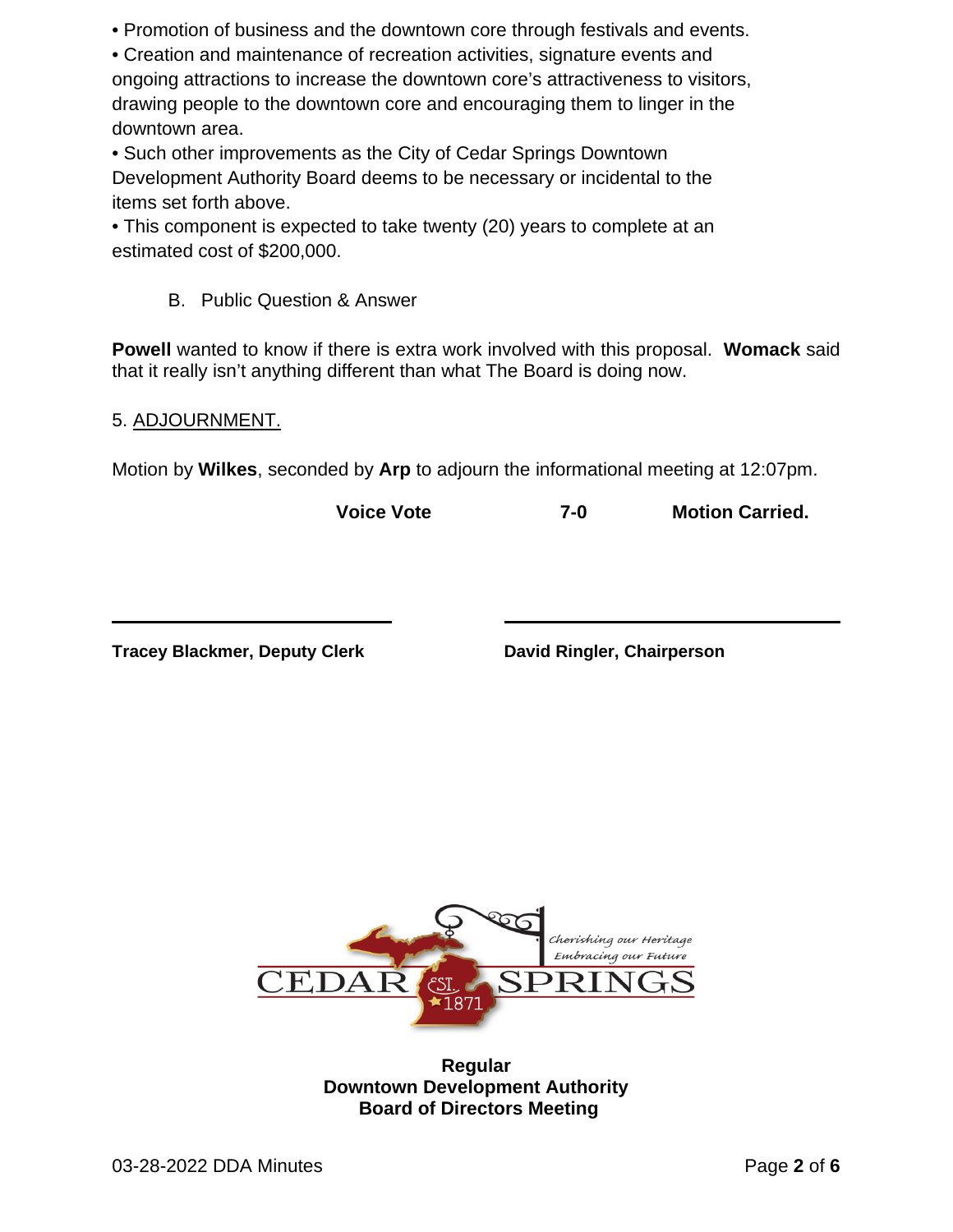#### **MINUTES**

### **Monday, March 28, 2022 12:00 p.m.**

### **Cedar Springs City Hall 66 S. Main St. Cedar Springs, Michigan**

1. Ringler called the meeting to order at 12:07pm. The Pledge of Allegiance was recited.

### 2. ROLL CALL:

| Jody Arp                 | Present        |
|--------------------------|----------------|
| <b>Bernie Beier</b>      | Present        |
| Laura Ensley             | Present        |
| Pamela Conley, Mayor     | <b>Excused</b> |
| <b>Sally Howland</b>     | Present        |
| <b>Rose Ellen Powell</b> | Present        |
| Dave Ringler             | Present        |
| Todd Vriesenga           | <b>Excused</b> |
| <b>Tom Wilkes</b>        | Present        |
|                          |                |

#### 3. PUBLIC COMMENTS.

Those citizens wishing to speak on agenda and non-agenda items will be allowed a maximum of four minutes each to address their concerns. This is the only time during the meeting that citizens are allowed to address the Downtown Development Authority. Please state your name and address for the record if you would like.

None.

### 4. CONFLICTS OF INTEREST AND EX-PARTE COMMUNICATION INQUIRY.

None.

5. APPROVAL OF AGENDA.

Motion by **Ensley** seconded by **Arp** to approve the agenda as presented.

**Voice Vote 7-0 Motion Carried**

#### 6. CONSENT AGENDA.

- A. Motion to approve the minutes of the regular February 28, 2022 meeting.
- B. Motion to accept and file the financial report.
- C. Motion to approve the MNRTF letter of support

Motion by **Powell** seconded by **Wilkes** to approve the consent agenda as presented.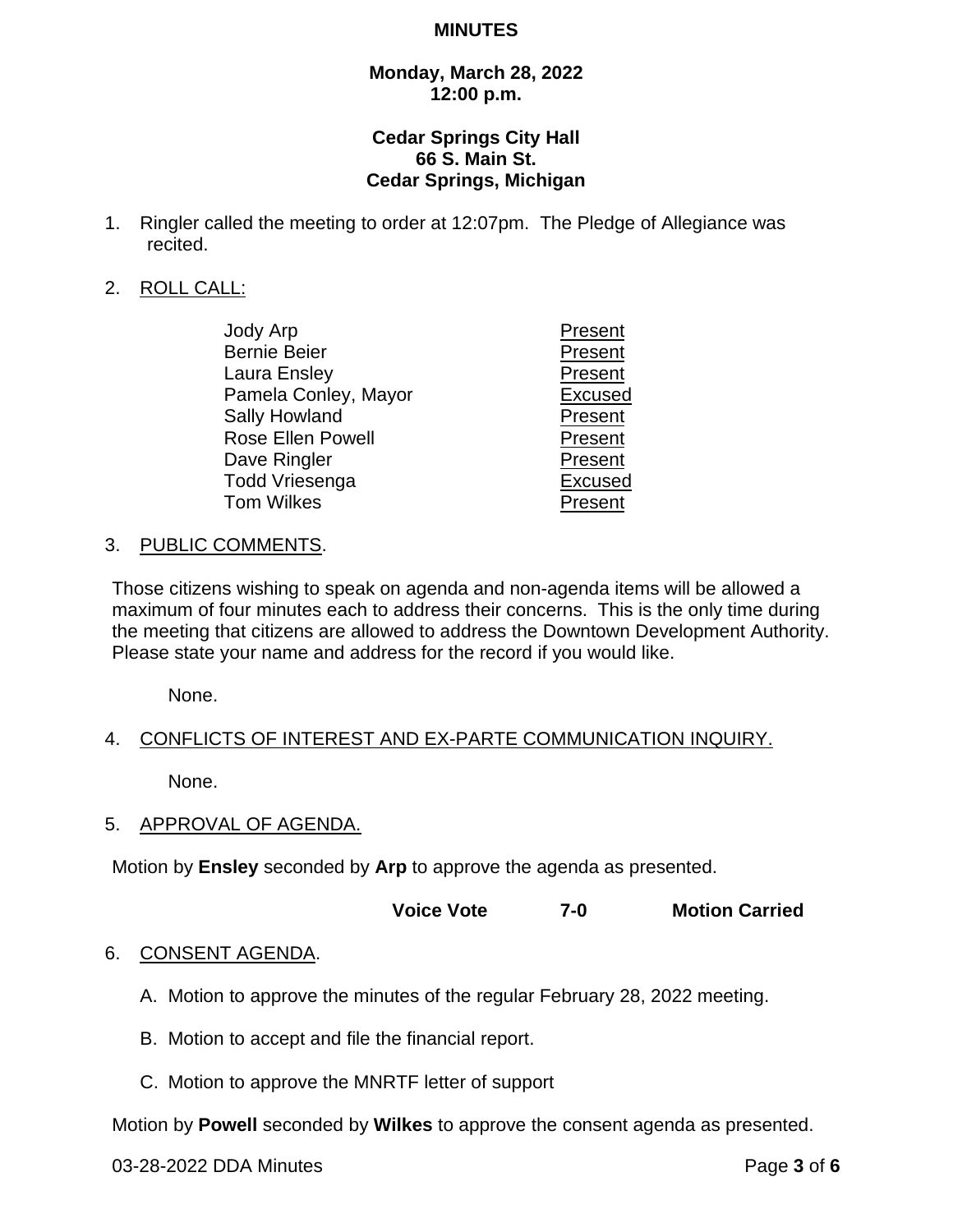### 7. UNFINISHED BUSINESS

- A. Motion to approve and recommend the 2022-2023 DDA Budget to the City Council.
	- a. Proposed 2022-23 Budget
		- i. \$500 Portable Restrooms
		- ii. \$3,000 Community Event Sponsorship (*Concerts \$1500, Bike Race \$1,500*)
		- iii. \$500 Signs (social district)
		- iv. \$20,000 Parking Lots and Parking Lot signage/improvements
		- v. \$10,000 Employee
		- vi. \$5,000 Public Art (Mural/Sculptures/Banners)
		- vii. \$5,000 Kent Theater festival or streetscape envisioning
		- viii. \$500 Flower Box Expense
		- ix. \$8,000 for Winter Holiday Lights Display
		- x. \$300 Printing and Publishing
		- xi. \$100 Water Utility Expense
		- xii. \$500 Electric Utility Expense
		- xiii. \$1,000 Wages
		- xiv. \$1,000 Equipment Rental Expense
		- xv. \$1,000 Material Expense
		- xvi. \$6,000 Winter Snow Removal
		- xvii. \$6,080 Sidewalks
		- xviii. Budget=\$ 68,480.00

**Beier** wanted to know how the budget is determined and how are the funds distributed. **Womack** stated the budget is a living document and is based on estimates. The Board has the final authority on how much is spent and can combine or transfer funds as needed by doing a budget amendment. The Board wanted to revise \$5,000 Kent Theater Festival or streetscape envisioning \$5,000 to Summer Events.

Motion by **Wilkes** seconded by **Howland** to approve the budget as shown.

**Roll Call Vote 7-0 Motion Carried**

- B. 71 N. Main St. mural modification proposal
	- a. Draft Proposed Mural
	- b. Mural contract relevant portions

**Ensley** had 2 more sizes of wings added to the mural and a final copy was viewed by the Board.

Motion by **Beier** seconded by **Wilkes** to approve the mural at 71 N. Main.

## **Voice Vote 7-0 Motion Carried**

C. Discussion on 2022-23 Downtown lighting display purchase and installation a. \$950 for HOCS labor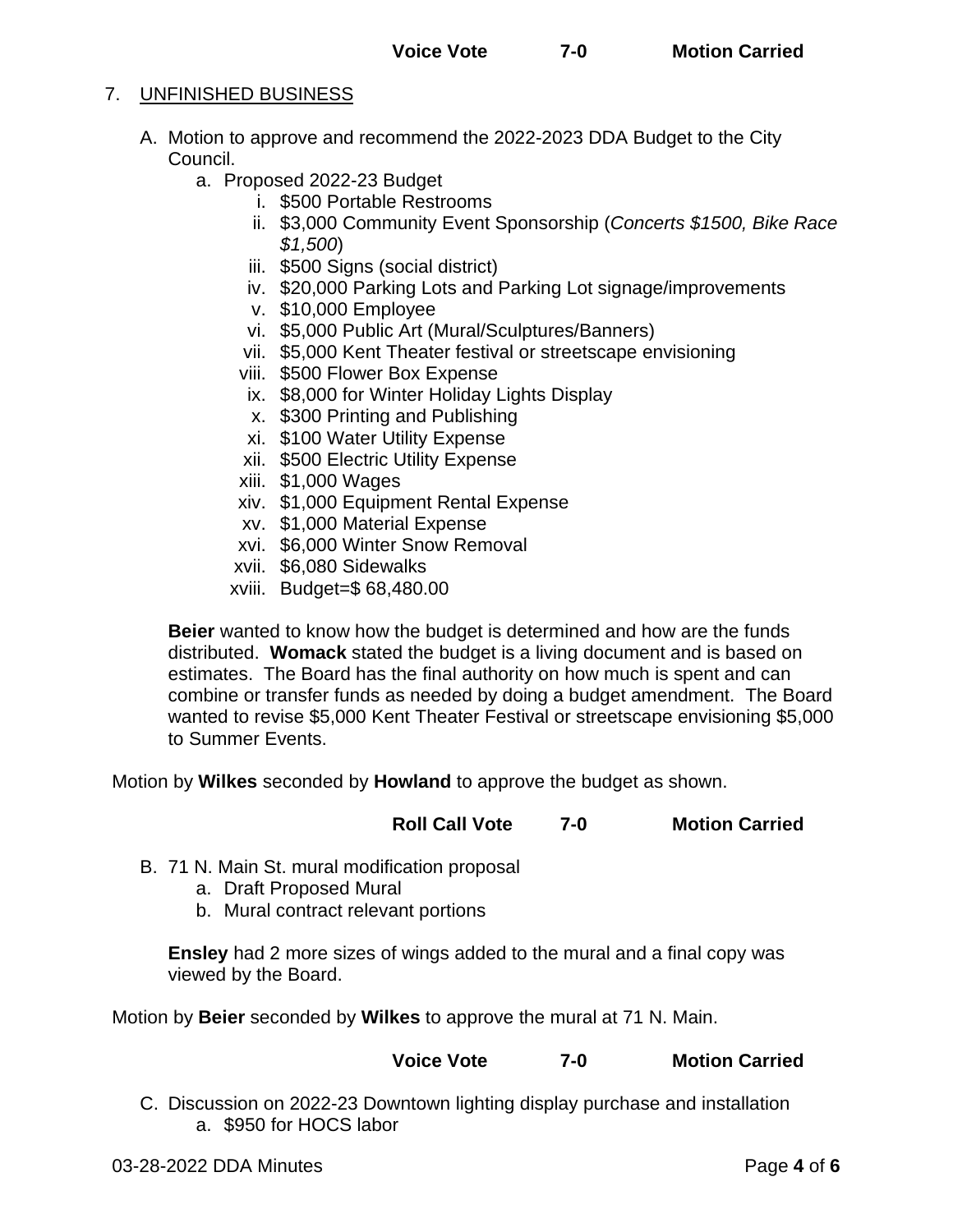- b. \$6,742 first year cost for downtown lights (2/3's of total cost)
	- i. "Left" side
	- ii. "Right" side
- c. Proposed yearly labor cost is \$4,085 for HOCS and Main St. labor.

**Wilkes** stated that if there is money in the budget to do all of downtown, then The Board should consider doing so, with consideration of the Chamber paying for 1/3 of the cost.

- C. Discussion on Heart of Cedar Springs Domain
	- i) heartofcedar.com
	- ii) heartofcs.com
	- iii) heartofcedarsprings.com

Motion by **Ensley** seconded by **Howland** to approve the purchase of the 3 domains at a cost not to exceed \$45 per year.

**Roll Call Vote 7-0 Motion Carried**

D. Discussion on Fence Repair for 70 N. Main

**Womack** reported that Mr. Vriesenga was going to work with the property owner to find a possible solution.

E. Discussion on Social District Draft

**Ringler** suggested that whatever is decided, consistency is important. So far there has been no issues with the Social District and they would like to see it every day of the week.

Motion by **Ensley** seconded by **Beier** to have the Social District every day of the week and the hours being noon to 10pm.

**Voice Vote 7-0 Motion Carried**

# 8. NEW BUSINESS.

A. Discussion on the Kent Theater, façade improvement/street scape or festival

**Womack** suggested having a movie festival downtown where DDA could sponsor free movies on a certain night of the week.

9. CORRESPONDENCE.

A. 2022 Calendar

10. CITY MANAGER/DDA DIRECTOR'S REPORT.

**Womack** is hoping to hire someone soon to help with the DDA tasks.

11. TRUSTEE COMMENTS.